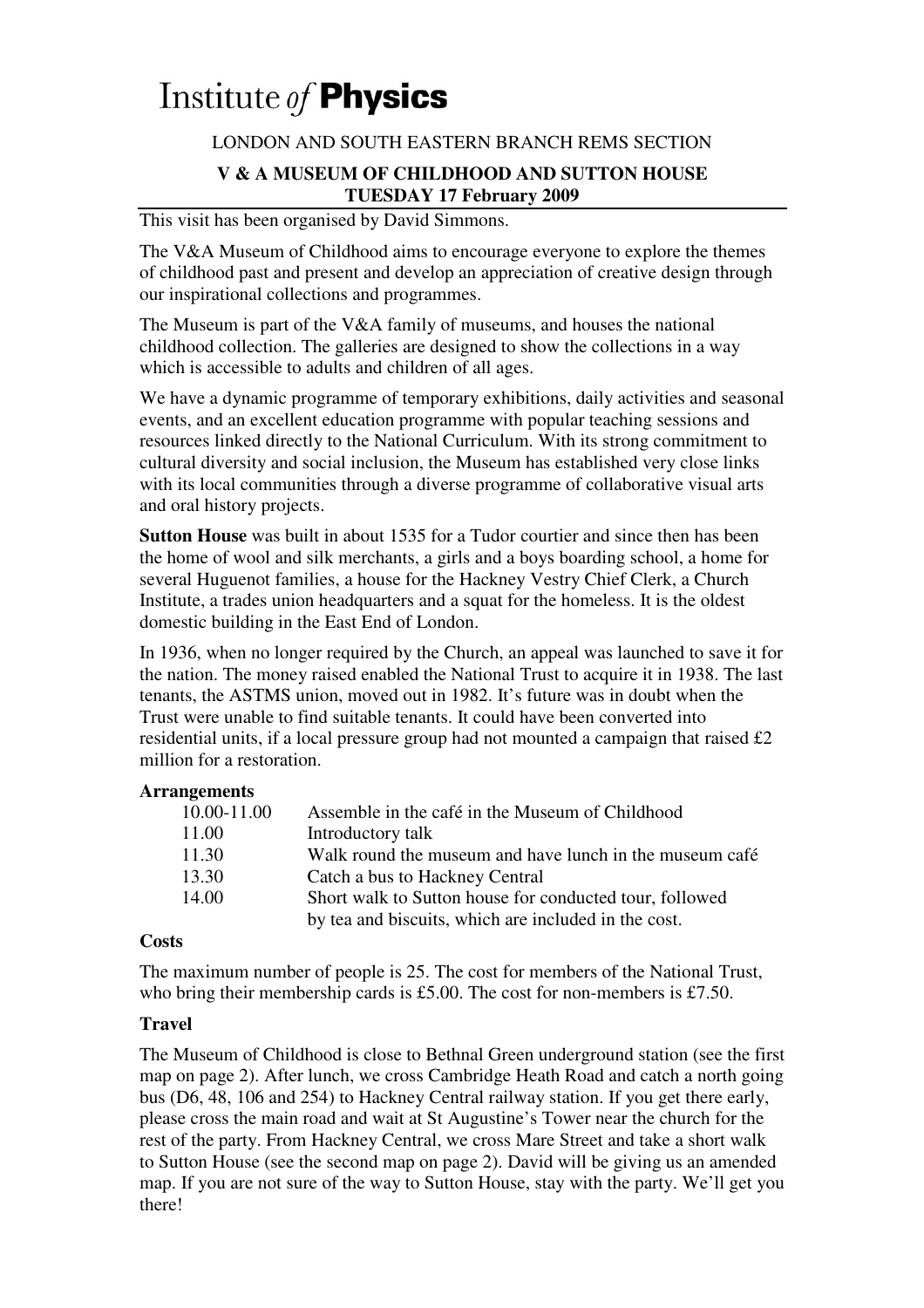After the visit, we walk back to Hackney Central and catch a train or a bus back to the underground station. Hackney Central station is on the Richmond – Stratford line. There are frequent trains from Liverpool Street going through London Fields and Hackney Downs stations. There are many bus routes going to or past Hackney Central Bus Station.

#### **By car.**

There is no car park at Sutton House and local street parking is very limited. Parking controls apply Monday to Saturday  $8:30$  am  $-11:00$  pm. The cost is £2 per hour. The maximum stay is 2 hours. The postcode for the theatre is E8 1EJ.

#### **Contacts**

Before the 17<sup>th</sup> February, please contact Reinalt on 020 8946 3399, 07758 085741 or reinalt@physics.org

On the  $17<sup>th</sup>$  February, please contact David Simmons on 0794108 7338.